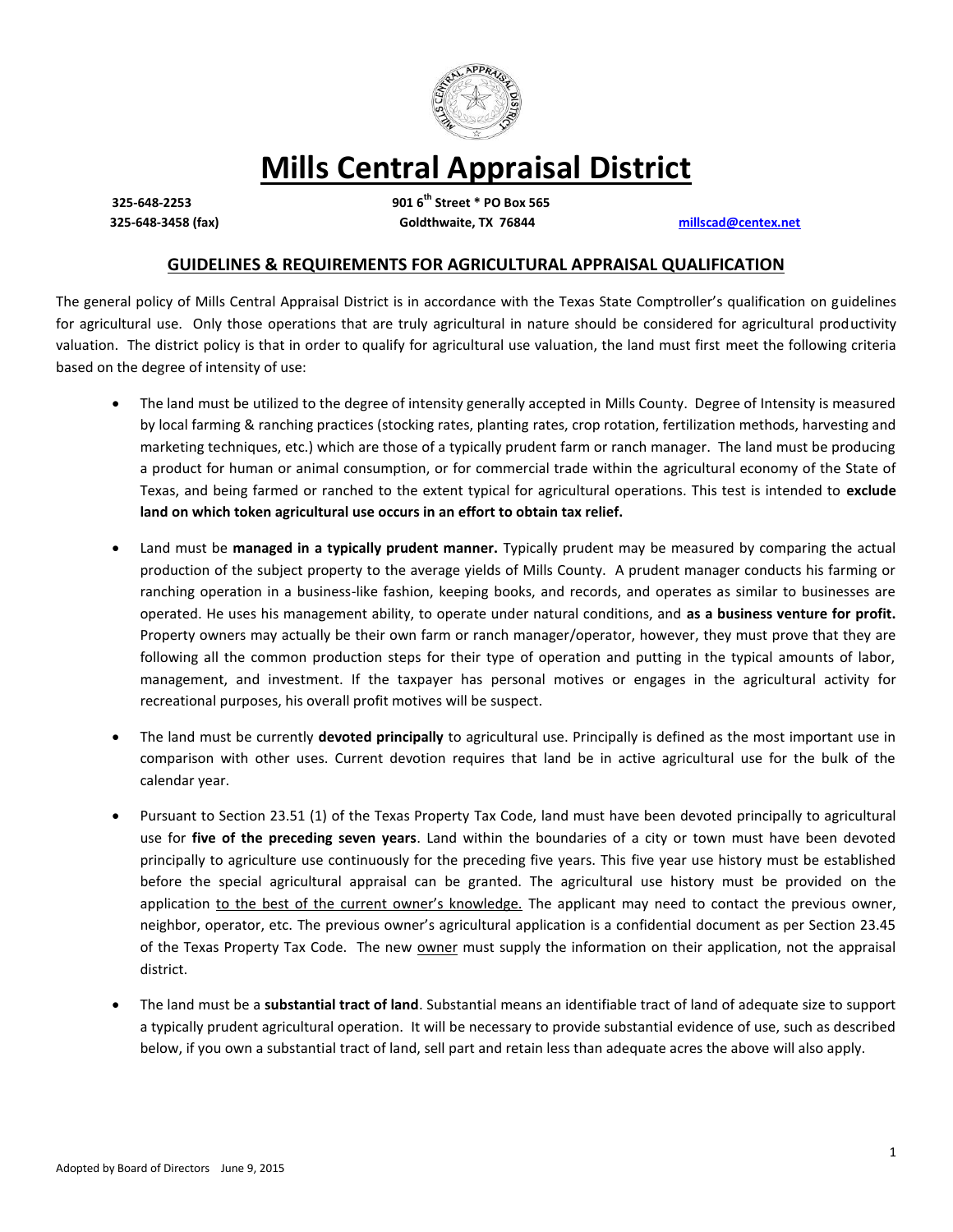## **INFORMATION / EVIDENCE TO SUPPORT USE:**

Pursuant to the *Texas Property Tax Manual for the Appraisal of Agricultural Land* published by the Texas Comptroller of Public Accounts, to qualify land for agricultural appraisal, the **property owner must show** the chief appraiser that this land meets the standard. To do so, the property owner **must apply** for the appraisal and the property owner **must give the chief appraiser all the information he needs** to determine whether the land qualifies. It may be necessary to provide substantial evidence of use, such as a written lease agreement between the owner and the operator, receipts for feed, fertilizer, proof of harvest sales, profit/loss statements, income tax returns, etc. The **burden of proof of use is the responsibility of the property owner**; they must show evidence that they are following all the common production steps for their type of operation and putting in the typical amounts of labor, management, and investment. The property owner must also inform the chief appraiser of any changes in the status of the land.

Sections 23.51 – 23.57 of the Texas Property Tax Code directs the Texas State Comptroller of Public Accounts formerly known as the State Property Tax Board (SPTB) to develop Agricultural Appraisal manuals for agricultural land. Section 23.52 also directs the development procedures for verifying that land qualifies for agricultural appraisal. The attached agricultural land qualification requirements are considered valid for mass appraisal purposes and can be applied uniformly throughout Mills County. These guidelines are supported by (1) Section 183 of the IRS Regulation, (2) The Texas Property Tax Manual for the Appraisal of Agricultural Land published by the Texas Comptroller of Public Accounts, (3) The Texas Property Tax Code, (4) by the opinions of the Mills County Agricultural Advisory Board established pursuant to Section 6.12 of the Texas Property Tax Code, and (5) data collected from the local area. It should be noted that these guidelines are to be used as a general guide for qualifying agricultural land. Exceptions to the general rule will be handled on a case by case basis as determined by the Chief Appraiser.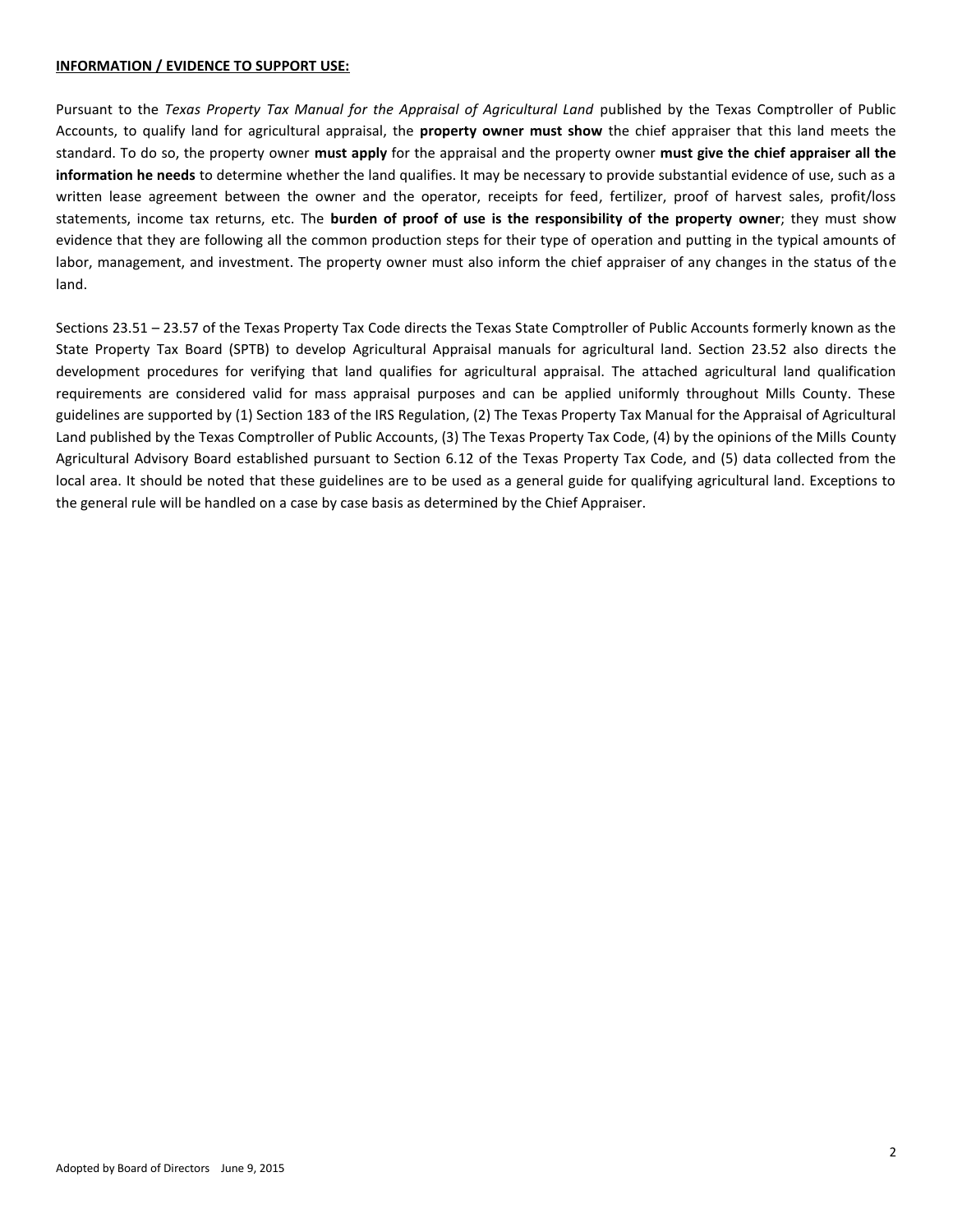## **LIVESTOCK / STOCKING RATES (***based on the Degree of Intensity)***:**

**BEEF:** Cattle operation on qualified land: 1 animal unit per 15 acres: Cow / Calf = 1 unit

COW/CALF: Raising beef for sale to either processors or operators as breeding stock. These include purebred operations, as well as, commercial breeders who sell calves to the local livestock markets. Typical requirements include at least 5 cows of breeding age that are bred annually.

STOCK/FEEDER: Raising beef for processors. This operation involves acquiring calves at a certain weight from cow/calf operators or the livestock auction and raising the calves until they reach slaughter weight. Both heifer and steer calves may be found in these types of operations.

**SHEEP/ GOAT:** Sheep/ Goat Operation: 5 Sheep = 1 unit 6 Goats = 1 unit

SHEEP: Can provide two by-products, wool and meat. A commercial operation would not require any particular breed and may be in the business of meat only production. Purebred operations are normally primarily in the business of producing wool, meat or animals to sell to other producers as breeding stock. A typical flock consists of at least 15 head of ewes and 1 ram.

GOATS: Can provide three by-products, mohair, meat and dairy. Typical mohair production is limited to the Angora breed; all other breeds are involved in the production of meat (cabrito or young kid goat). Goats also may produce dairy by-products as a secondary use.

A typical flock of goats consists of at least 25 head of does and 1 buck.

**HORSES/DONKEYS & LLAMAS**: Horse / Donkey and Llama operation on pasture; 1 animal unit per 15 acres

|                              | Horse: Mare/Colt = 1 unit |                    | Stallion = $1$ unit |  |
|------------------------------|---------------------------|--------------------|---------------------|--|
| Donkeys:                     | Jenny/Foal = 1 unit       |                    | Jack = $1$ unit     |  |
| Llamas: Dams/Cira = $1$ unit |                           | Gelding $=$ 1 unit |                     |  |

The by-products are colts, foals and ciras. This operation involves having brood mares and either a stallion on location or using an artificial insemination service for breeding. **At least 3 head of breeding age mares are required to be considered a typical horse breeding operation.** Supplemental feeding is a given fact of breeding horse operation. Breeding associations have suggested that a **minimum amount of acres for a typical breeder is in the fifteen to twenty acre range in order to support a breeding operation.** Horse breeding, raising and being sold to the public qualify for agricultural use. Horses stabled and/or used strictly for pets or recreational purposes do not qualify for agricultural use. When qualifying for agricultural land based on horse activity it will be necessary to provide evidence of use.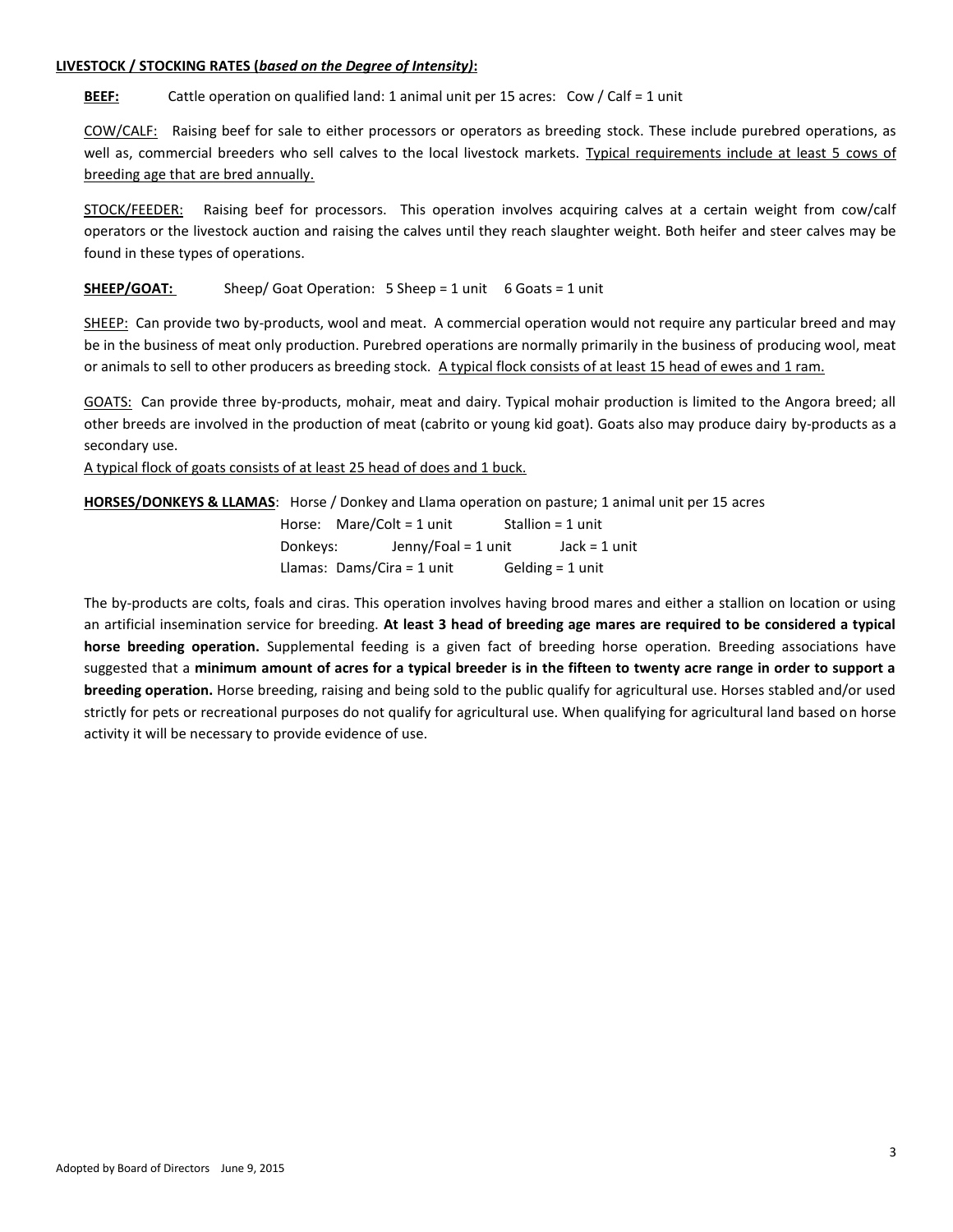- **Irrigated Crop** Cultivated and planted to annual crops that are **watered on a regular basis.**
- **Dryland Crop Planted**, in row broadcast crops, **not watered**, that are grown for sale or used for feed for livestock.
- **Orchard**  Trees planted in an **orchard setting** for the **specific purpose** of producing fruit and/or nut crops **for commercial sale.** An example of the degree of intensity accepted would be at least 14 producing, native trees per acre or 35 producing improved trees per acre.
- **Improved Pasture**  Perennial grasses, Bluestem, Kline, Bermuda, Johnson Grass, Crabgrass, Fescue, Dallisgrass, Bahia Grass, Ryegrass, Wheat, Oats, Rye, etc. that are **seeded or sprigged** and that is baled and/or grazed by domestic livestock.
- **Native Pasture**  Partially cleared of brush and trees with **natural grasses growing on the land with no enhancements** used for grazing of domestic livestock. Some examples of native grasses include, Meadow Dropseed, Annual Threelawn, Longspike Tridens, Little Bluestem, Switchgrass, Indian Grass, Big Bluestems, Sideoats Gama, Buffalograss, Texas Wintergrass, Paspalams, Panciums, & White Tridens.
- **Minimal Use**  Heavy brush and trees that **restrict, but still allow the livestock grazing capacity** of the land. Will not support any type of crop. Can only be applied in conjunction with other land class.
- **Wasteland**  Extremely poor quality due to erosion or soil type. **Severely restricted in its ability to support domestic livestock.** Must be an integral part of one or more of the land types listed above.
- **CRP (Conservation Reserve Program)** is a program where the property owner has a long term contract with the federal government. Additional information is available through the Agricultural Soil Conservation Service.
- **Wildlife Management** Can only be applied to land which qualifies and is already receiving 1-d-1 Open Space Agricultural Valuation. The Texas Property Tax Code, Section 23.51(7) defines wildlife use as actively using land in at least three of the following ways to breed and sustain migrating, wintering population of indigenous wild animals: habitat control; erosion control, predator control, providing supplemental supplies of water, providing supplemental supplies of food, providing shelter and making of census counts to determine population. Additional information can be found through the Texas Parks and Wildlife Department.
- **Timber Production** Timber that is actually harvested and milled on a commercial basis for the production of commercial products (i.e.: commercial lumber, paper products, etc.) does not include firewood or wood used for fencing.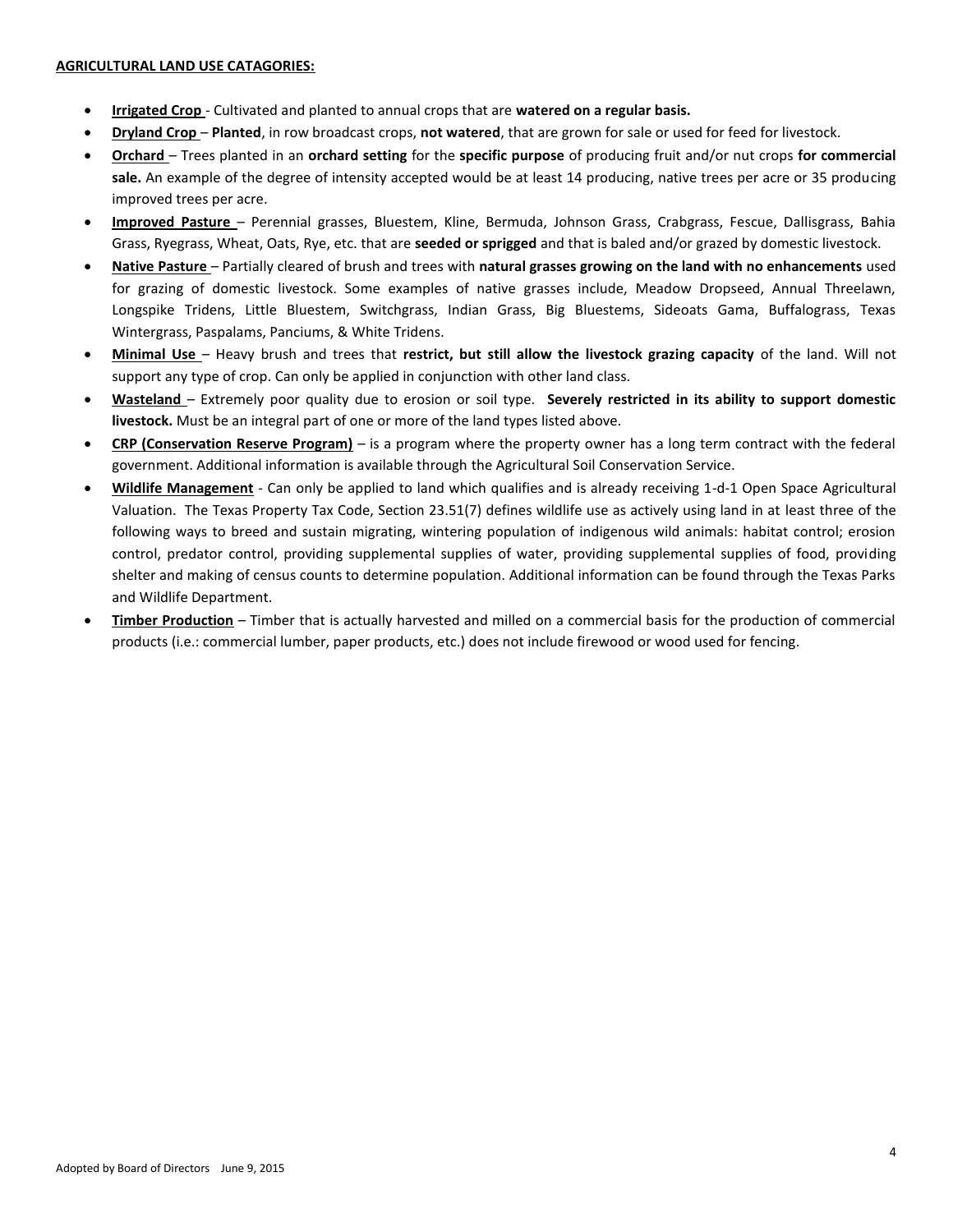## **APPLICATION PROCESS:**

According to section 23.54 (a) of the Texas Property Tax Code, a person claiming that his land is eligible for agricultural appraisal must file a valid application with the Chief Appraiser. Additionally, under section 37.10, Texas Penal Code, if you make a false statement on this application, you should receive a jail term of up to 1 year and a fine of up to \$2,000, or a prison term of 2 to 10 years and a fine of up to \$5,000.

- Property is **not eligible if owned by a non-resident alien** or by a foreign government, corporation, partnership, trust or other legal entity in which a non-resident alien or foreign government owns a majority interest.
- A property owner must apply for agricultural appraisal by **completing an application** for 1-d-1 (open space) agricultural appraisal **before the deadline of midnight, April 30th .**
- You may file a **late application** up to midnight of the day before the appraisal review board approves the appraisal records for the year. Approval usually occurs in July. If you do file a late application and your application is approved, you may pay a **penalty equal to 10%** of the tax savings resulting from agricultural appraisal.
- The **Chief Appraiser must act on each application** by processing the application and granting the special appraisal or by notifying the property owner if he denies the application or needs additional information.
- Per Section 23.54(e) if a person **fails to file a valid application on time**, the land is ineligible for agricultural appraisal for that year.
- If additional information is requested, the property owner has 30 days to supply the request. **If the property owner does not respond to the request for information upon the 31st day the special appraisal is considered to be denied.**
- A property owner may **appeal a denial** to the appraisal review board at a formal hearing by filing a written protest within 30 days of the denial notice.
- Agricultural valuation will be applied to the **land only and appurtenances such as fencing, ponds, roads, etc.**, land beneath farm buildings and other agricultural improvements does qualify. However, the agricultural appraisal cannot be applied to the improvement itself, farm equipment, etc.
- If the agricultural appraisal is granted, you will not need to refile each year. However, if property is sold or purchased, it will be necessary for the new owner to make new application and qualify for the agricultural appraisal. Additionally, the Chief Appraiser may require any person allowed this special valuation to make new application to confirm that the land is currently eligible.